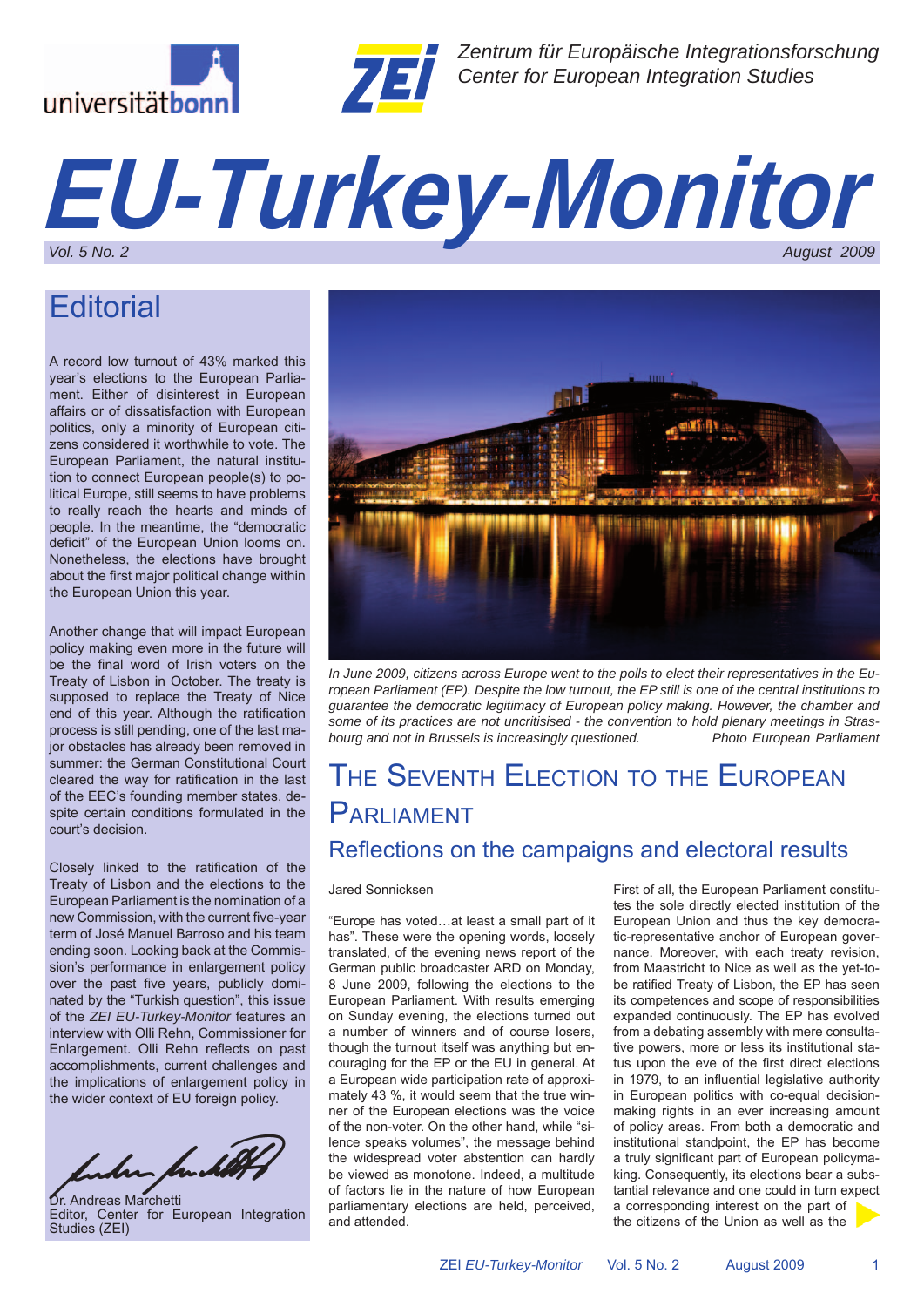#### parties competing for their support.

All the more puzzling would seem then not only the comparatively low voter mobilisation when contrasted with national elections, but also the relatively high electoral successes gained by Euro-sceptic and even anti-EU parties this year. But what appears to be a contradiction at first glance is rather the expression of a complex relationship between European leaders or politicians and European citizens. Their linkage is predominantly carried out via national politicians, parties and media – which has long been the case in previous European elections and certainly played a role in the failed ratification process of the European Constitutional Treaty.1 Despite its enhanced position, the national parties and leaders ultimately responsible for organising European elections still tend to neglect the European Parliament and the way the elections are generally carried out reflect this.<sup>2</sup> And, on the whole, this underlying theme well applies to the seventh election to the European Parliament and the results it produced.

#### **Campaigning for the European Elections – Still a national affair?**

Since the introduction of direct EP elections and, in response, the increased social scientific research addressing them, the European elections have come to be viewed as "secondorder" elections. This term refers to two basic attributes of the EP elections: they are widely considered secondary in importance to national elections and they are not conducted as a primarily European competition, but rather contested with national issues and by national parties.3 This is reinforced by the fact that the European election is actually held, not under one uniform electoral system, but separately according to the electoral systems of the Member States, with some of the elections taking place on different days. In other words, for the current EU, that means there are 27 elections held under the electoral systems of the 27 Member States. As such, the campaigns can take on the character of "mid-term" elections, where the national governing party or coalition is challenged by the opposition party or parties, both from the perspective of the parties and the voters.

In the 2009 EP elections, the campaigns were organized, as in the past, by the national parties. In the EP for instance, the parliamentary members organize as party groups as opposed to national "delegations". These EP party groups, by and large, are linked to corresponding European party families. In the run-up to this election, the largest party families also published electoral manifestos.<sup>4</sup> Judging by the content of the electoral programmes, the European political parties indeed presented coherent political alternatives, reflecting the overall increasing organisational consolidation of these party families. But, as mentioned above, how the campaigns are run lies in the hands of the national member parties, which poses the question of whether the party programme composed by, say, the Party of European Socialists, played a significant role in the campaign of the French *Parti Socialiste*. Overall, it would seem that national parties' platforms

demonstrated substantial compatibility with the manifestos of their respective European party family, much more so than has been the case in the past, $5$  with liberal parties calling for a 'liberal' market and policy approach in the EU, the Greens proposing a "Green new deal" and socialist or social-democratic parties demanding a more "social Europe". While this is a promising development toward truly European elections, the European party families continue to have virtually no influence in the selection of candidates for the party lists and maintain little control of setting the electoral agenda

The personnel side of the elections illustrates clearly the high degree of national orientation that still dominates European elections. Though that applies to all member states, this was shown especially in Germany, which is in the midst of an election year with national elections to be held in September. Here for example campaign posters of the Social Democratic Party featured their candidate for Chancellor, Frank-Walter Steinmeier, together with their top MEP candidate Martin Schulz. The Christian Democratic Union also frequently had pictures of Angela Merkel, the current Chancellor as representing the "voice of Germany in Europe". But this is striking, not only because she of course is not competing for a seat in the EP, but also because of the blatant lack of interest in putting someone like Hans-Gert Pöttering (also a CDU member) at the forefront, the latter having served for the past several years as the President of the European Parliament. Particularly dramatic were the events in Italy, where Prime Minister Berlusconi's list of candidates, not to mention the allegations against him of having an extra-marital affair, caused an uproar in the campaign and European issues essentially fell from the agenda. Other general themes in the campaigns of parties across the member states included the "testing ground" of the EP election for upcoming national or local elections, as in Germany, but also Portugal and the Czech Republic, as well as utilizing the opportunity to criticize governing parties as in Estonia, Ireland, Hungary, Malta, Poland, Sweden or general tests for the support of the opposition party leaders as with the conservatives in the U.K. and Spain.6

On the other hand, for some countries more than others, European issues were of high prominence in the campaigns. Particularly in Cyprus, Denmark, France, the Netherlands, Luxembourg, and Slovenia, the competition between the various national parties overwhelmingly revolved around European issues, though one predominant theme in several countries concerned further EU enlargement. The latter was of particular importance in Cyprus with regard to the island's division or the politicization of the potential membership of Croatia and, most controversial, of Turkey, with a number of parties demanding referendums in the future before any new round of EU enlargement. Moreover, numerous parties mobilized their campaigns on Euro-sceptic or even anti-EU platforms. Ironically, precisely these parties ran the most "Europeanised" campaigns in the sense that they were EUoriented. Across all member states, the economic crisis seemed to be of grave concern for voters, and with that related issues such as unemployment, economic growth, social insecurity (e.g. pensions), but also the fight against terrorism and climate change, $<sup>7</sup>$  repre-</sup> senting issues where EU and national responsibilities blend to various degrees.

#### **Electoral Results – Ups and Downs, Winners and Losers**

Determining who won or lost the 2009 European elections depends on the perspective. Of course, this can be said of most elections in general, but it applies particularly to EP elections, one factor being that in the EU, there is no "government" formed, countered by a more or less fixed opposition like in typical parliamentary systems. The conservative, Christian-democratic parties that form the EPP party group in the EP have won the election in the sense that they gained the largest amount of seats. But, their percentage of the vote dropped by approximately 1% compared to the previous election in 2004. On the other hand, this drop in percentage of vote/seats reflects the loss of the U.K. Conservative Party and the Czech ODS, who left the EPP-ED, which may not be a "loss" at all in terms of party cohesion. In contrast to the conservatives, the socialists/social-democratic parties had to accept a substantial defeat in the vast majority of member states with the PES group shrinking by almost 6% compared to 2004. A particularly bitter loss came to the Labour Party in the U.K., where the national scandal concerning the abuse of expense accounts on the part of the Labour government there nearly dominated the public debate leading up to this year's elections. And in other countries such as France, Hungary, the Netherlands and Portugal, social democrats there experienced up to 50% losses vis-à-vis the 2004 vote, with the social democrats of Estonia attaining less than one-third of the vote they received previously. In the Czech Republic, Greece, Ireland, Lithuania, and Malta however, they fared slightly better.

As for the liberal parties represented in the EP by the ALDE group, the European elections brought a minor loss of nearly 2% from 2004, translating into the loss of 20 seats in the EP. In most EU countries, the liberal parties experienced single digit drops in their percentage of the vote, though in Italy, Luxembourg and the Netherlands for example, they were able to gain additional seats in the EP. The Green parties on the whole gained nearly across the board; they increased their percentage of the vote by almost 1 ½% EU-wide, though one should note that the Greens competed in only  $14 - i.e.$  slightly more than half – of the 27 member states. In France for instance, the Green party won perhaps their most sensational electoral victory, gaining the third highest amount of votes (16.3%), placing just below the socialists, while overall, with the exception of Austria, the Greens were able to increase their percentage of the vote in every country they competed. On the left, the United European Left parties lost 0.8% of the vote with only 4.3%, though not nearly as drastic as the social democratic losses, while on the right, the nationalist parties associated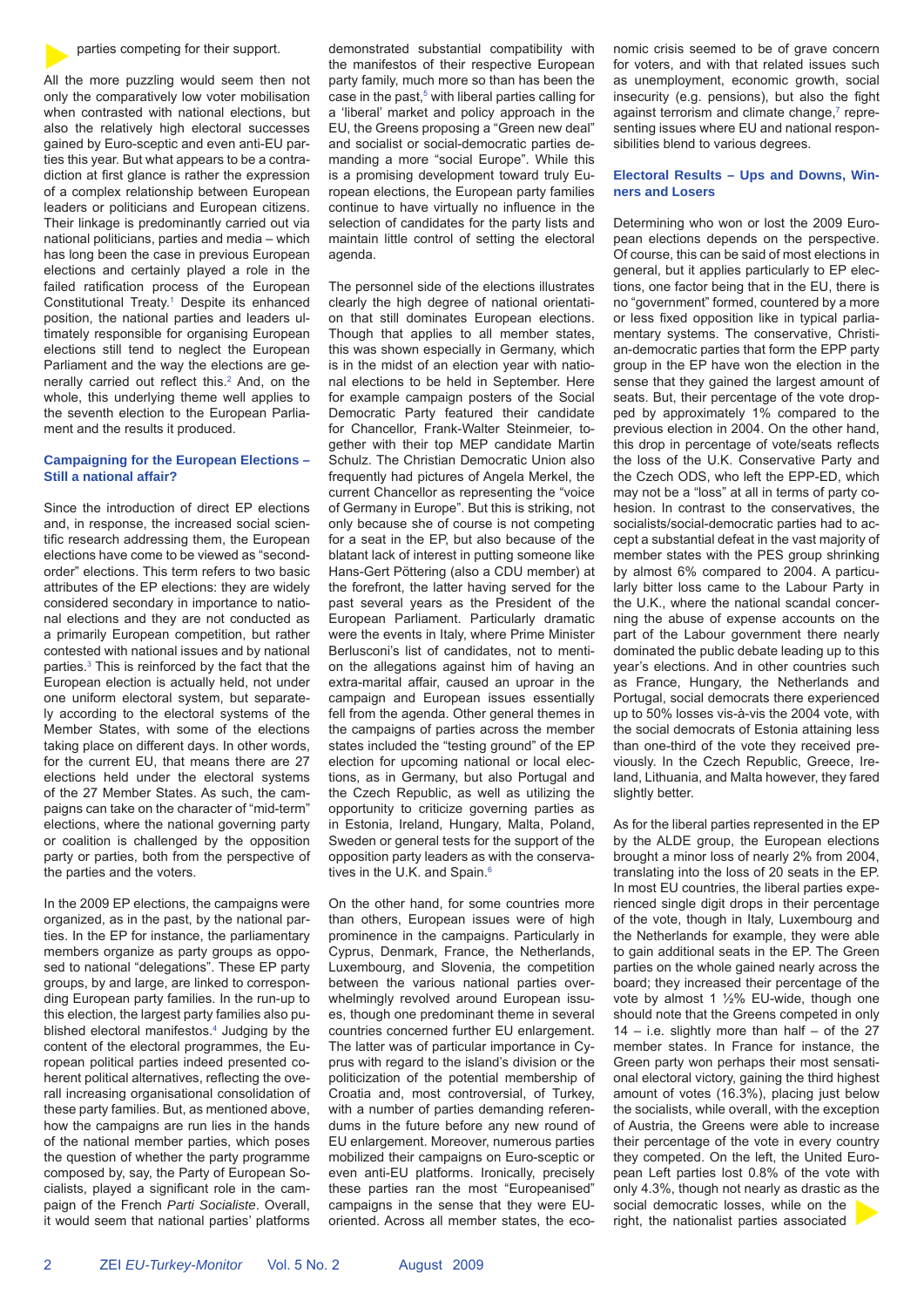with the Union for Europe of Nations lost 0.7% compared to 2004, gaining 4.8% of the entire vote.

By far, the largest (relative) winner however is perhaps the most worrisome, namely the group of "others" or non-affiliated parties, who increased their vote by almost 9%. While this includes the British Conservatives and Czech Civic Democratic Party as of now, these figures also represent the electoral gains by a highly eclectic group of parties such as the Pirate Party from Sweden (1 seat) – though it has by now joined the Green Party Group in the EP – , the Spanish Union for Progress and Democracy, but also EU-sceptic parties like the Hans-Peter Martin's List from Austria. In the Netherlands, the rightwing populist Party of turnout rates varying from member state to member state, and indeed, in a number of countries, considerably "Europeanised" campaigns were held. Hence, there are a variety of messages to be read out of this year's election, including dissatisfaction with the EU, but also "satisfaction" with European integration, but a perception of low importance vis-à-vis the EP, among other things. $8$  But a sobering outcome has been born by this election, namely the unprecedented amount of nationalistic, anti-EU parties and politicians elected to the EP. On the other hand, the EP has had Euro-sceptic parties represented for quite some time and, although they make up the third largest "group", the "other" category is a veritable hodgepodge of parties with a cavernously low amount of cohesiveness bet-

| <b>EP Election Results 2009</b>                                                                                       |                  |                    |                          |  |
|-----------------------------------------------------------------------------------------------------------------------|------------------|--------------------|--------------------------|--|
| Political party group                                                                                                 | Number of seats* | Percentage of vote | Win/Loss to 2004<br>(% ) |  |
| EPP                                                                                                                   | 264              | 35.9               | $(-) 1.0$                |  |
| <b>PES</b>                                                                                                            | 161              | 21.9               | $(-) 5.7$                |  |
| <b>ALDE</b>                                                                                                           | 83               | 10.9               | $(-) 1.8$                |  |
| Greens/EFA                                                                                                            | 53               | 7.2                | $(+) 1.4$                |  |
| <b>UEN</b>                                                                                                            | 35               | 4.8                | $(-) 0.8$                |  |
| <b>GUEL/NGL</b>                                                                                                       | 32               | 4.3                | $(-) 0.7$                |  |
| <b>IND/DEM</b>                                                                                                        | 18               | 2.4                | $(-) 0.2$                |  |
| Other                                                                                                                 | 93               | 12.6               | $(+) 8.8$                |  |
| Source: European Parliament. Available at: http://www.elections2009-results.eu; tentative<br>* Total: 736<br>results. |                  |                    |                          |  |

for Freedom founded by Geert Wilders even finished second, also beating out the social democrats. They will be joined with other national or ultra-nationalist parties in the EP such as the radical, Anti-Semitic Hungarian Jobbik, the Greater Romanian Party, the white-supremacist British National Party, the Slovak National Party, and the True Finns.

As a result, the EP will have more Eurosceptic and nationalistic parties represented than ever before, controlling up to 15% of the parliament's seats. On the other hand, the party group of Independence/Democracy lost slightly in these elections and may no longer be able to form as a group in the next EP period, despite the success of the U.K. Independence Party, who even finished ahead of the Labour Party there. Moreover, interestingly the Libertas-Party, headed by Declan Ganley, who led the campaign against the ratification of the Lisbon Treaty in Ireland, experienced a bitter electoral defeat, gaining only one seat in the EP through France.

#### **Prospects for the next legislative period of the EP**

In June 2009, the largest transnational election of all time was held among the 27 member states of the European Union. While the low turnout relative to participation rates in national elections is discouraging and grounds for reflection, it is by no means cause for panic. The participation rates are quite similar to voter (and non-voter) behaviour during mid-term elections. Moreover, there is a range

ween them. Furthermore, their numbers may dwindle in the course of the legislative period, depending on which groups are newly formed, such as a new Reform Group to be headed by the British conservatives, or which "others" join an already-established group. Particularly the latter makes it difficult to say how large the various party groups in the EP will ultimately be, with some "newcomers" contemplating joining party groups as may be the case with the Italian Democratic Party joining the PES or the Cypriot Democrat Party switching from the ALDE to the PES, which will even change its name as a result of its growing diversity to the Progressive Alliance of Socialists and Democrats (PASD). The UEN in contrast probably will lose its party group status all together in the EP after losing members such as the Italian National Alliance to the EPP and possibly the Irish Fianna Fáil to the ALDE.

On the whole, the next legislative period could see a continuation of growing party cohesiveness within the established party groups. But given the distribution of seats on account of the electoral result, the EP will not be able to bring forth a stable centre-right or centre-left coalition, but rather will in all likelihood see, as in the past, the building of ad-hoc coalitions among the largest party groups, often involving "grand coalitions" between the EPP and the PES (in future, the PASD) in cooperation with the liberals. The first weeks after the election have already proven interesting and somewhat surprising as well, with the parties on both sides of the political spectrum jockeying for position concerning the election of the Parliamentary President and the Commission President.<sup>9</sup> With regard to the EP President, such a "grand coalition" was formed as the PES/PASD entered an agreement with the EPP to elect Jerzy Buzek (EPP) of Poland as the first Eastern European in that position, with the understanding the socialists can place one of "their" candidates in the office for the second half of the five-year legislative period – an EPP-PES arrangement frequently practiced in previous EP terms. As for electing the Commission President, here the liberals are especially torn between supporting the EPP's (and the majority of the Member States') choice, namely a second term for conservative Commission President Barroso, or the former Belgian Prime Minister, Guy Verhofstadt, a liberal himself. At the same time, the social democrats and Greens (in particular their party co-leader Daniel Cohn-Bendit) have voiced opposition to a second term for Barroso, but a coalition sufficient for the necessary absolute majority is yet to be reached. Beyond the pending personnel decisions to be made by the EP, the Commission election having been postponed to September, the parliament's work in the next legislative period will most likely demonstrate substantial continuity in cross-party cooperation, despite or, perhaps more accurately, due to the growing diversity of its members.

1) L. Kühnhardt (2005) 'Quo vadis Europa', in: Aus Politik und Zeitgeschichte 36, pp. 3-7.

2) See E. Morruci (2009) 'Why leaders don't speak about Europe', 8 June 2009, available at http://www. euractiv.com/en/eu-elections/leaders-speak-europe/article-182979.

3) F. Decker (2002) 'Governance beyond the nation-state. Reflections on the democratic deficit of the European Union', in: Journal of European Public Policy 9(2), pp. 256-272, here pp. 260-263.

4) With regard to the 2009 electoral manifestos, see e.g. for the European People's Party:, http://www.eppwarsaw2009.eu/content.php?hmID=1824&smID=1585; for the Party of European Socialists: http://elections2009. pes.org/en/your-manifesto; for the European Liberal and Democratic Reform Party: http://www.eldr.org/pdf/ manifeste/eldr-manifeste-electoral-en.pdf; for the party of European Greens: http://europeangreens.eu/fileadmin/logos/pdf/manifesto\_EUROPEAN\_GREENS.pdf.

5) See interview with Hermann Schmitt, David Earnshaw and Sebastian Kurpas at: http://www.euractiv. com/en/eu-elections/2009-european-party-manifestosglance/article-181980.

6) For an excellent overview of campaigns in the EU member states, see: C. Deloy (2009) 'A Round Up of the European Electoral Campaigns before the European Elections (4th-7th June 2009)', in: European Elections Monitor, http://www.robert-schuman.org/oee. php?num=575.

7) See: European Parliament (2009) 'European Elections 2009: Pre-Electoral Survey. First Wave Analytical Survey', at: http://www.europarl.europa.eu/pdf/eurobarometre/pre\_electoral/pre\_electoral\_analytical\_synthesis\_en.pdf.

8) For an analysis on voter behaviour at European elections, see: R. Flickinger / D. Studlar (2007) 'One Europe, Many Electorates?: Models of turnout in European Parliament elections after 2004', in: Comparative Political Studies 40(4): 383-404.

9) See: 'No majority in Parliament for Barroso vote' (25 June 2009) at: http://www.euractiv.com/en/eu-elections/ majority-parliament-barroso-vote/article-183483

*Jared Sonnicksen is a Teaching and Research Assistant with the Department of Political Science and Sociology at the University of Bonn.*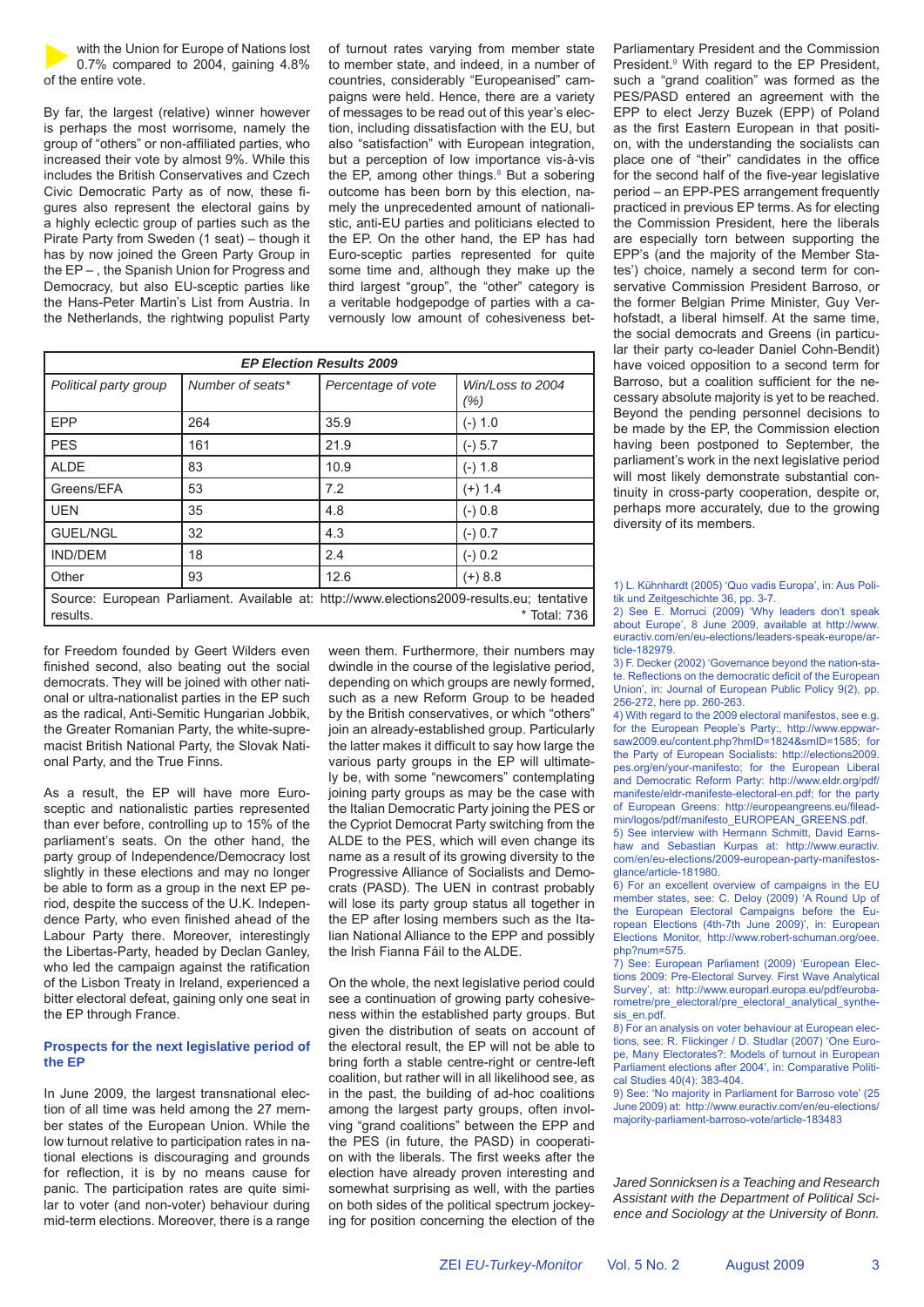### EUROPEAN PARLIAMENT ELECTIONS 2009

### Absence of enlargement promotion

Deniz Devrim and Evelina Schulz

*"People who voiced opposition to Turkey today might change their position later (...). What matters is the opinion of the Turkish and European public.1 Abdullah Gül*

#### **No promotion of EU enlargement during the election campaigns 2009**

Enlargement policy has become unpopular among governments in the EU member states and among its citizens. Whereas in the beginning of this century enlargement was still considered as a very successful political issue to debate on, today a so called *enlargement fatique* makes enlargement a difficult product to sell. This fatigue has also reached the traditional supporters of enlargement: the institutions of the European Union.

During the campaigns for the European elections in 2009, European political parties have been increasingly reluctant in promoting this topic in their discourses. Conservative politicians such as German Chancellor Angela Merkel or French President Nicolas Sarkozy campaigned with stances against Turkish membership and promoted the privileged partnership. When tackled during the election campaigns in 2009, enlargement was treated rather negatively than underlined as a success story of the European integration project. The election programmes of the different parties rejected further enlargement, reflected cautious standpoints concerning EU enlargement or neglected the topic in general. This observation presents a major qualitative change to the European election campaigns in 2004. Even though the upcoming Council presidencies of Sweden, Spain and Poland are in general rather favourable towards further enlargements, the overall atmosphere in the European Union gives priority to consolidation and puts enlargement last.

### **CHRONOLOGY**

compiled by Volkan Altintas

**1 May 2009:** Ahmet Davutoğlu is appointed Foreign Minister of Turkey. Having served as chief advisor to PM Erdogan since 2002, Davutoğlu is regarded as the intellectual architect of Turkish foreign policy under Erdogan.

**8 June 2009:** Centre-right parties triumph in the seventh direct elections to the European Parliament.

**30 June 2009:** The chapter on taxation is opened for negotiations in the intergovernmental conference dealing with Turkey's accession to the EU.

**1 July 2009:** Sweden takes over the Council Presidency from the Czech.

**13 July 2009:** Turkey and the EU sign the transit agreement for the Nabucco gas pipeline. With Nabucco, the EU aims at reducing its dependence on Russia.

*Volkan Altintas is Junior Fellow at ZEI.*

#### **The Enlargement discourse in the 2004 elections**

Besides the hesitant attitudes among the EU member states, nowadays the EU institutions avoid giving new commitments to future candidate states or to set clear timetables for further accessions. Within the EU an overall positive assessment of enlargement is lacking, and it is therefore not surprising that enlargement policy was not a principal subject for the electoral campaigns in 2009.

Back in the European election campaigns of 2004, EU enlargement was still a very important and salient issue. First, the timing of the elections was favourable for the general idea of enlargement. The June 2004 European election took place just after the big Eastern enlargement round on 1 May 2004. In addition, the accessions of Bulgaria and Romania were still pending. Second, the *success story* of enlargement - giving the opportunity to reunify the European continent with former communist states and therefore to achieve a historical triumph - was still on everybody's mind and generally considered necessary for the EU integration project. Third, campaigning for future enlargement (Bulgaria and Romania, Western Balkans and Turkey) gave the different political parties the possibility to continue the narration of enlargement as a success story. They presented themselves as contributors to this achievement and used the issue of enlargement in order to differentiate their political programmes from one another. Fourth, the project of a Constitution for the European Union was about to be accomplished in order to prepare the EU to have the capacity to become a true global actor in international politics.

In the 2004 European elections, especially European Greens, Liberals and Socialists underlined enlargement as a success and promoted enlargement beyond the EU-25 in their election programmes, namely the accession of Bulgaria and Romania, acknowledging Turkey and Croatia as candidate countries and promoting the membership perspectives of the Western Balkan countries. The Liberals' election programme of 2004 used a very positive wording on future enlargements and even the title itself of the programme emphasised the idea of enlargement (*"A new enlarged Europe open to its citizens and open to the world"*). In contrary, the Conservatives acted much stronger as advocates of an enlargement "break" and a phase of consolidation of the European Union, promoting alternatives to further enlargement rounds. While for example the German Socialists (SPD) focussed in their election programme in 2004 on Eastern enlargement and did not actively tackle the debate about Turkish EU accession, the German Conservatives (CDU) presented already in 2004 their rejection of Turkish EU accession as a pivotal point in their programme.

### **No enlargement without consolidation**

In EU´s history, there had always been an ongoing debate to what extent enlargement of the EU would be compatible with EU´s deepening. Whereas enlargement stands for the gradual expansion of the EU by welcoming new acceding states who adopt the EU´s *acquis commun-* *autaire*, deepening in general means the extension or facilitation of decision-making powers of the EU institutions and the institutional consolidation of EU policies. Since the European Council of Copenhagen in 1993, deepening has been understood as the "absorption" or "integration capacity" of the EU.

The debate on widening versus deepening was particularly intense in the beginning of 2000, when the historically, economically and politically most important enlargement round was being prepared. More and more voices claimed that deepening should take place before further widening of the EU. Nevertheless, still back in 2004, enlargement was considered a historic necessity and remained en vogue. After the European election in 2004, this very positive attitude seemed to shift. The institutional consolidation of the EU caused more difficulties than expected. After the setback of the French and Dutch "No's" to the Constitutional Treaty in 2005, the general consensus on enlargement as a success began to dissipate. The Irish rejection of the Lisbon Treaty in June 2008 presented another opportunity to question future enlargements. Concerns regarding the enlargement process were expressed by political leaders more often. Even though pro-enlargement parties generally acknowledged that the given commitments towards candidate countries should be kept and that the enlargement process should be continued, the EU's need to consolidate prior to further expansion was frequently underlined. The possibility of conducting both processes - enlargement and deepening - in parallel has been questioned more and more and priority is almost unanimously given to consolidation. Even the German Socialists claim more often than before "No deepening, no enlargement".

#### **Enlargement discourse in 2009 elections**

Due to the widely spread *enlargement fatigue*  and scepticism in the EU and its political project in general (e.g. slow ratification process of the Lisbon Treaty or expected low turnout in European elections), political parties refrained from addressing the sensitive issue of enlargement in their 2009 election campaigns extensively.

In 2009, the election programmes rather focussed on the global financial crisis, growth and employment, the European political project in general and the need for institutional settlement. In the Socialist manifesto (PSE) for the 2009 European elections, enlargement, European Neighbourhood Policy and Russia were dealt with in one and the same paragraph. Back in 2004, the PSE gave special attention to enlargement by explicitly differentiating the countries concerned. The programme of the German liberals (FDP) was extremely cautious on enlargement, underlining that during the next mandate of the European Parliament (2009- 2014) no decision about Turkey's accession had to be taken.

The observed tendency shows that, regarding a promotion of any future enlargement, political parties are very vigilant. In the 2009 elections, apart from marginalised or extremist political parties, only conservative parties used enlargement as a campaign subject, however, not to promote it as such but rather to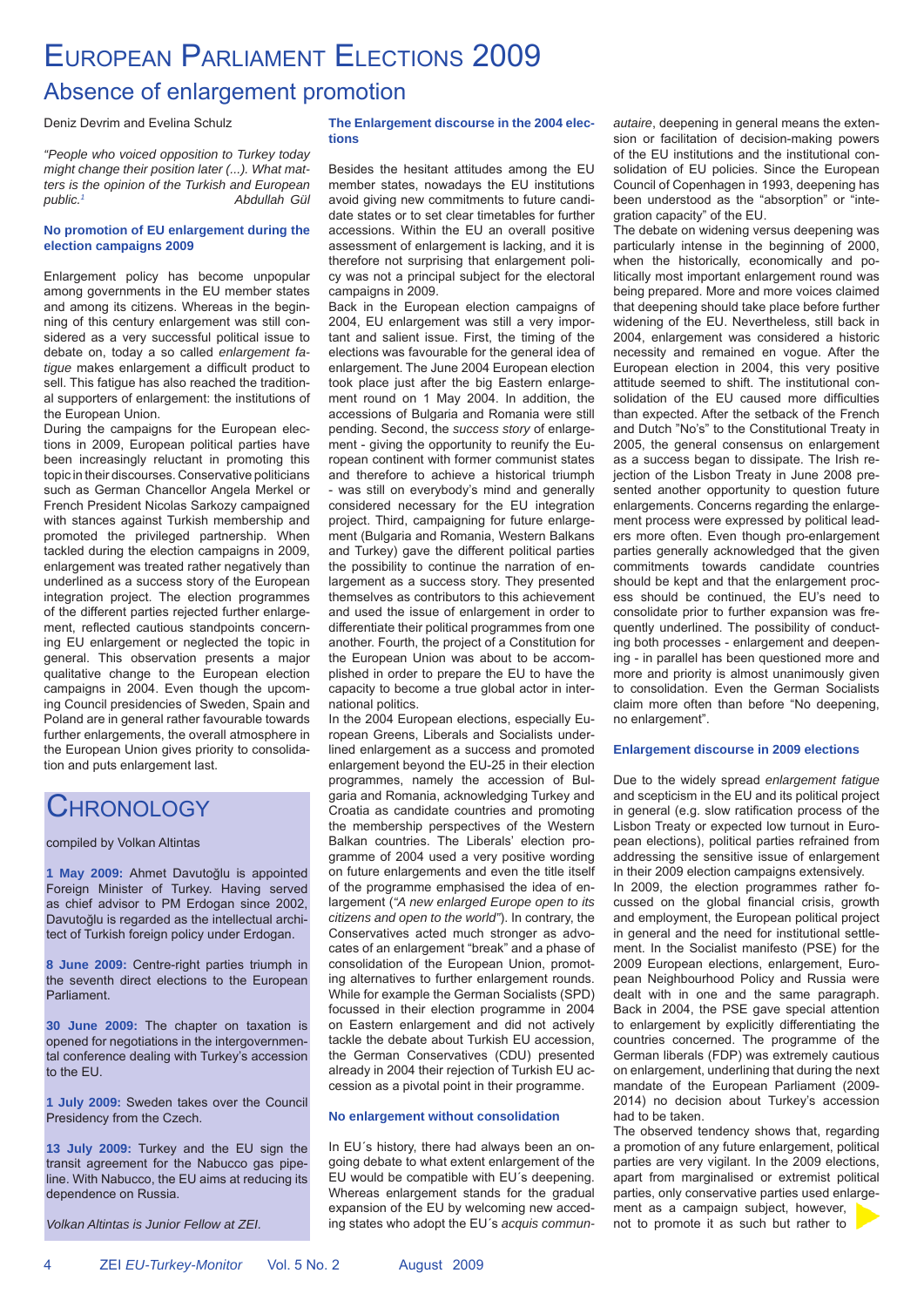underline the shortcomings or expressing their rejection. Socialists and Liberals tried not to get into an enlargement debate, virtually ignoring this subject altogether. While extremist parties in old member states underlined the negative effects of former or future enlargements, instrumentalising and blaming it for negative consequences in the EU, the conservative parties promoted a rethinking of enlargement by proposing alternatives, especially concerning Turkey. Not only the fact that in the Netherlands the far right Freedom Party of Geert Wilders placed second (16,9%) and won four seats in the EP - basing its European election campaign on the promotion to expel Bulgaria and Romania from the EU, articulating anti-Islamic slogans and advocating the clear rejection of Turkey's EU membership - is particularly alarming, but also the nominal rise of MEPs being openly against Turkish membership. The promotion in favour of enlargement by political parties having been generally very minor, enlargement was not part of the principal campaign topics.

One can also observe continuity on the part of the conservative parties with regard to the enlargement discourse, promoting a privileged partnership for Turkey for example. On the contrary, other parties changed their positioning towards enlargement. While before, deepening and enlargement of the EU were seen as parallel processes, today even Socialists support the idea that a consolidation phase is necessary before further enlargement would be possible.

#### **An enlargement-sceptic European Parliament in 2009-2014**

After the negative outcome of the Irish referendum in August 2008 regarding the Lisbon Treaty, the European Parliament articulated a more strongly negative discourse on enlargement than previously. Members of the European Parliament even warned that without the Lisbon Treaty being ratified, no further enlargement could take place. The former consensus about both processes - enlargement and deepening - being possibly conducted in parallel seemed to have disappeared. Politicians from the European Parliament as well as from member states stressed the danger of an EU without any political clout, in case no institutional reform was undertaken prior to further expansion. Claims to consolidate the EU before further enlargement were also pronounced in the past. Nevertheless, the striking news is that referenda on further enlargements might actually be introduced as for example in France or Austria.

The recently elected European Parliament with its 736 members will have a less favourable voice towards future enlargements than the one of 2004-2009. The general shift in the area of enlargement policies will reinforce a trend already visible in the last years within the EP when MEPs were becoming more and more restrictive towards enlargement. The increasing number of votes received by nationalists, extreme right-wing parties and Euro-sceptics in some EU member states will have an effect on the European Parliament's stance on enlargement.

The success of the conservative party group (EPP) in the European elections 2009 will strengthen this tendency. With a relative majority in the EP (35,9%) belonging to the traditionally more enlargement-reluctant conservative group, an alarming number of nationalist members, and a more heterogeneous position on enlargement within the Socialist group, it is likely that more enlargement sceptical views will be promoted.

First signs of future marginalisation of enlargement within the European Parliament were given by the EPP president Joseph Daul (France) shortly after the elections. Daul gave a list with political EPP priorities to Commission President Barroso, in order to support him for another term as Commission President: apart from topics on economy, security, industry, energy and enterprises, the EPP list requested a general review of the enlargement strategy.

In the last European Parliament strong supporters of future enlargements were represented. Apart from MEPs with Turkish origins, such as Cem Özdemir from the Greens or Vural Öger and Emine Bozkurt from the Socialist group, other strong voices such as by the Green Joost Laagendijk from the Netherlands, Chairman of the Joint Parliamentary Committee EU-Turkey, maintained a positive voice concerning future enlargements. The number of MEPs with Turkish origin, which was six in the 2004-2009 term, fell to four after the 2009 elections: Ismail Ertug, Social Democrats (Germany), Emine Bozkurt, Labour Party (Netherlands), Filiz Ismailova and Metin Kazak, Movement of Rights and Freedoms (Bulgaria).

A voice in favour of enlargement might come from British members, but a British support for enlargement usually is also connected to the motive of including Turkey and other countries in order, not to strengthen, but to have a less integrated EU. Even though the European Greens - traditionally a pro-enlargement party gained significant weight in the new Parliament (5,5% in 2004, 7,2% in 2009), the EP will overall be characterized by more enlargement sceptical members than before.

The composition of the new European Commission will eventually show how this policy field will be dealt with in the future. It is to be questioned if enlargement will remain a priority in the field of EU's external policy with a specialised Commissioner for enlargement (such as Günter Verheugen, 1999-2004, or Olli Rehn, 2004- 2009) or if the marginalisation of enlargement will be institutionalised with the abolition of a specific portfolio for enlargement.

#### **Communicating enlargement**

During the 2009 electoral campaigns, enlargement was only used in the negative sense by conservative parties as a reaction to a generally existing *enlargement fatigue*. No political party has used this most successful tool of EU foreign policy as an argument in favour of Europe and EU integration in its election campaign. True advocates of enlargement were absent in the European elections 2009. As the slow ratification process of the Lisbon Treaty and the Irish referendum of 2008 reveal, EU institutions and the main political actors have to show extra efforts to better communicate with the EU citizens. Communication to the public is today the most important factor to ensure the EU's capacity to act and to move forward in its political integration project. Only if the EU can act efficiently will it have the capacity to integrate new member states to the EU and successfully promote European values such as democracy, rule of law and human rights on an international scale. While communicating enlargement, it will be important to underline that enlargement has to be seen as a process that requires time. The new 2009-2014 European Parliament might decide on Croatia's accession, once the border dispute between Slovenia is settled, open negotiations with Macedonia once the issue of the country's official name is solved, but more surely will tackle a possible membership application of Island, so badly hit by the global financial and economical crisis. Turkey's EU accession will not be decided in this new EP as it is a long term process. Making Turkey's EU membership a topic for elections in the manner it occurred this year should have been avoided. Considering its strategic and economic importance, Turkey should not be "misused" for election reasons. Any anti-Turkey election campaigning is much more populist than in line with political reality.

In addition, any direct causalities concluding "No treaty – no enlargement" are misleading. Internal political problems of the EU, such as the rejection of the Constitutional Treaty in 2005 or the open future of the Lisbon Treaty, should not jeopardise the efforts candidate countries are undertaking on their way towards full EU membership. The institutional reforms of the EU and the enlargement process can be realized in parallel and do not exclude each other. In the upcoming months and years, the European Union will be confronted with one main challenge: Before any other big political project within the EU can be successfully concluded, the EU has to regain citizens' support.

#### Note:

1) Abdullah Gül commenting the European election during a reception in the presidential palace on 9 June 2009.

#### Sources:

Europa-Manifest der CDU, Beschluss des Bundesvorstands der CDU am 22. März 2004.

European People's Party, Action Programme 2004-2009, Approved by EPP Congress of 4-5 February 2004. Priorities of the EPP-DE Groups for 2004-2009, A contri-

bution of ideas to policy formation. For a Europe of Citizens: Priorities for a Better Future

("Rome Manifesto"), adopted by the EPP Congress Rome, 30-31 March 2006.

Starkes Europa – Sichere Zukunft, Programm der CDU zur Europawahl 2009, Berlin, 16. März 2009.

CSU-Europawahlprogramm 2009, Beschluss des CSU-Parteiausschusses vom 9. Mai 2009.

Für eine starke Stimme in Europa. Gemeinsamer Wahlaufruf von CDU und CSU zur Europawahl am 7. Juni 2009

Europamanifest der SPD, Europadelegiertenkonferenz am 16. November 2003, Berlin 2003.

PES, Europe´s new neighbours: A post-enlargement strategy for European foereing polic, 01. December 2003.

PES Work programme, Spring 2004: new challenges for the PES, Brussels 24 April 2004.

Für Europa: stark und sozial!, Europamanifest der SPD für die Wahlen zum Europäischen Parlament 2009, PES manifesto, European elections June 2009.

Freeing Europe's potential, Political priorities 2004-2009, European Liberal Democrats Electoral Manifesto, ELDR. Wir können Europa besser! Für ein freies und faires Europa. Programm der FDP zur Europawahl 2004, beschlossen auf dem Europatag am 17. Januar 2004 in Saarbrücken.

Ein Europa der Freiheit für die Welt des 21. Jahrhunderts, Programm der FDP für die Wahl zum VII. Europäischen Parlament 2009, Beschluss des Europaparteitags der FDP, Berlin, 17. Januar 2009.

Bündnis 90/Die Grünen, Europa grün gestalten. Europawahlprogramm 2004, 22. Ordentliche Bundesdelegiertenkonferenz, 28.-30. November 2003, Messe, Dresden, Beschluss, Fassung vom 30.11.2003.

Bündnis 90/Die Grünen, Europawahlprogramm 2009, 22. Ordentliche Bundesdelegiertenkonferenz, 23.-25. Januar 2009, Dortmund, Beschluss (vorläufig) vom 31.01.2009. A Green New Deal for Europe, Manifesto for the European election campaign 2009.

*Evelina Schulz is policy advisor in the European Parliament and expert on European enlargement and neighbourhood policy, including EU-Turkey relations; Deniz Devrim is Europe Programme Coordinator at the CIDOB foundation, Barcelona.*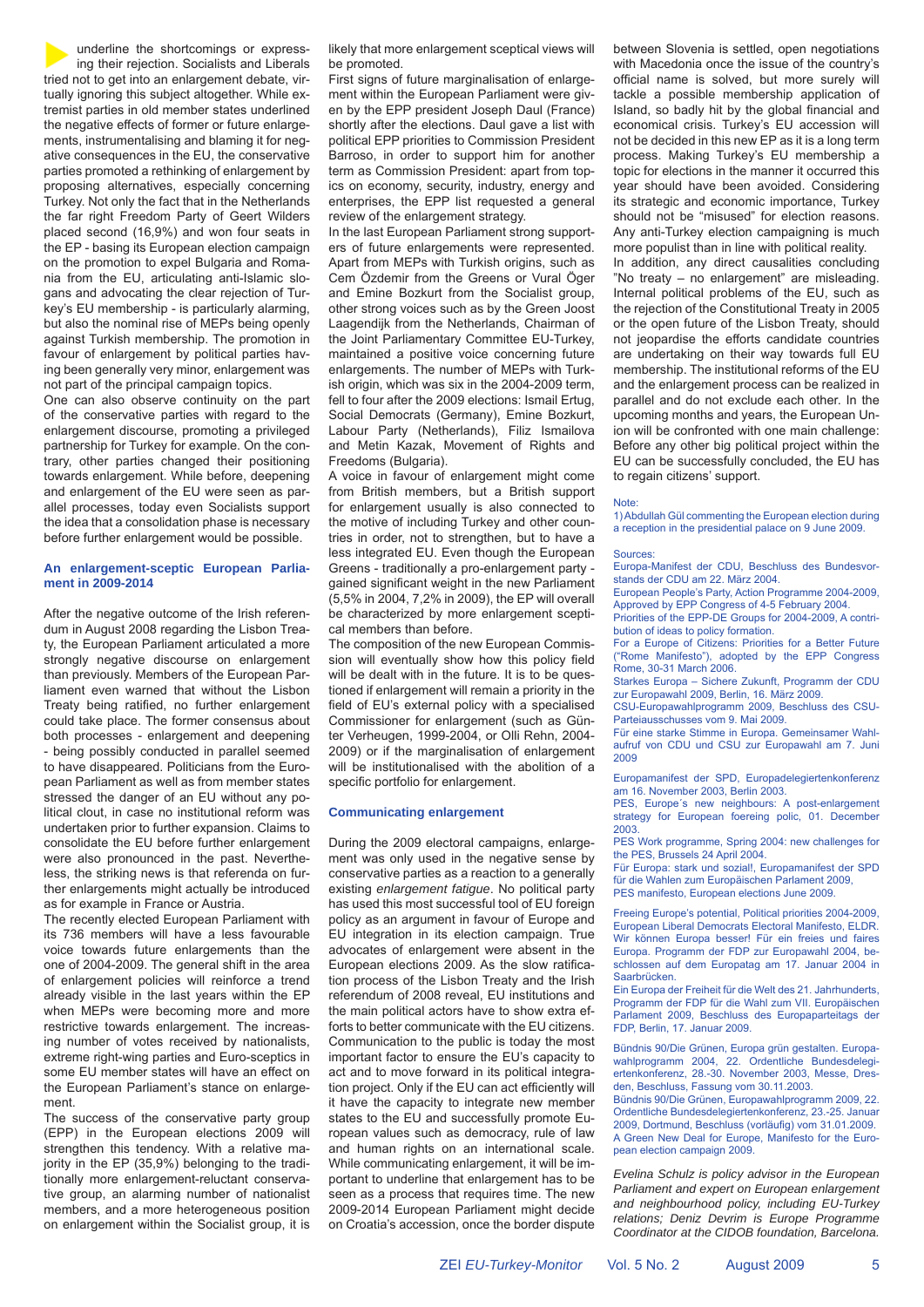### "DIASPORA TURKS" Bridge or Barrier in the EU Process?

#### M. Murat Erdoğan

Centuries have gone by since the retreat of Turks, who once controlled the entire Southeast of Europe and who had once expanded their territory up to Vienna. "Europe" and "Turkey", once "mutual enemies", then saw themselves rallying on the same side during the Cold War, deleting the negative marks of the past to a large extent. At the same time, the ideological-political orientation of Turkey toward Europe was more and more institutionalized and a strong human dimension was eventually added as well. Participating as far as possible in Western European institutions had a strong Europeanising effect, making Turkey a part of Europe. Turkey's European commitment never seemed to perish despite the considerable challenges on the way to *full* participation in European institutions. Increasing "Europeanness" was not only limited to the state, it also established itself as one of the most important aspects of modern Turkish identity. "Europeanness" is a deliberate political choice of Turks and the efforts spent to reach this goal continue with great commitment.

The human factor, a dimension hardly taken into account at the beginning, became an ever more important issue with the start of substantial "workforce immigration", particularly to Germany, at the beginning of the 1960s. The agreement with the Federal Republic of Germany in 1961 was soon followed by other European countries. The process and its implications, which have been characterised by the famous phrase of Max Frisch ("We wanted workers, but we got people"), started almost half a century ago. Even though the conditions of the Cold War are no longer present, the process continues to carry on. The immigrants and their families, identifying themselves as European Turks, increasingly hold signifi cant positions in the economic, cultural and political life of the countries they live in – especially after it had become apparent that most of them are not living in Europe on a "temporary" basis. More than 5 million Turkish migrants, with half of the population already being European citizens, are living example of this fundamental and qualitative change in European societies. The former "Gastarbeiter" identity, which meant "sitting on the baggage as if returning tomorrow",

### CURRENT NEGOTIATING STATUS

#### *No. Title of Chapter*

| 1              | Free movement of goods                                     |                                                              |
|----------------|------------------------------------------------------------|--------------------------------------------------------------|
| $\overline{2}$ | Freedom of movement for workers                            |                                                              |
| 3              | Right of establishment and freedom to provide services     |                                                              |
| 4              | Free movement of capital                                   |                                                              |
| 5              | Public procurement                                         |                                                              |
| 6              | Company law                                                |                                                              |
| $\overline{7}$ | Intellectual property law                                  | OOOO                                                         |
| 8              | Competition policy                                         |                                                              |
| 9              | <b>Financial services</b>                                  |                                                              |
| 10             | Information society and media                              |                                                              |
| 11             | Agriculture and rural development                          |                                                              |
| 12             | Food safety, veterinary and phytosanitary policy           |                                                              |
| 13             | <b>Fisheries</b>                                           |                                                              |
| 14             | <b>Transport policy</b>                                    | $\begin{array}{c} \bullet \\ \bullet \\ \bullet \end{array}$ |
| 15             | Energy                                                     |                                                              |
| 16             | <b>Taxation</b>                                            |                                                              |
| 17             | Economic and monetary policy                               |                                                              |
| 18             | <b>Statistics</b>                                          |                                                              |
| 19             | Social policy and employment                               |                                                              |
| 20             | Enterprise and industrial policy                           |                                                              |
| 21             | Trans-European networks                                    |                                                              |
| 22             | Regional policy and coordination of structural instruments |                                                              |
| 23             | Judiciary and fundamental rights                           |                                                              |
| 24             | Justice, freedom and security                              |                                                              |
| 25             | Science and research                                       |                                                              |
| 26             | <b>Education and culture</b>                               |                                                              |
| 27             | Environment                                                |                                                              |
| 28             | Consumer and health protection                             |                                                              |
| 29             | Customs union                                              |                                                              |
| 30             | <b>External relations</b>                                  |                                                              |
| 31             | Foreign, security and defence policy                       |                                                              |
| 32             | <b>Financial control</b>                                   |                                                              |
| 33             | Financial and budgetary provisions                         |                                                              |
| 34             | Institutions                                               |                                                              |
| 35             | Other issues                                               |                                                              |
| Legend: (      | (O) suspended<br>not yet opened<br>opened                  |                                                              |
|                | provisionally closed                                       | Data as of August 2009                                       |
|                |                                                            |                                                              |

has practically been surpassed for the majority of Turks living in Europe. The economic, cultural and intellectual capacity of Turkish immigrants, having evolved into a "European Turkish middle class" as active participants in European societies, constitutes part of Europe's reality.

Although impacting first and foremost the countries with substantial Turkish immigration over the past fifty years, the process has always been linked to European integration as well. Mass immigration of Turks to Europe and relations between Turkey and the EEC developed hand in hand, although there is no organic bond between the two. However, the lack of workforce in revitalised post war Europe played an important role in the association of Turkey to the European Economic Community. However, the charm of cheap labour seemed to decrease for the EC in the 1980s. Ironically, one of the most contested issues between Turkey and the EC became the questions related to the free movement of persons and European efforts to stop admissions or even to send back, if possible, people already living in Europe. Accordingly, Turks were eventually not granted the right of free movement, although this had been foreseen before.

For Turkey, the migration of workforce meant a contribution to European growth, helping foreign countries to solve their notorious lack of labour. The revenue sent back to Turkey initially constituted an important source of income but gradually lost its importance because of the economic developments in Turkey and the decision of many migrants to eventually rather invest money in the country they live in. Whereas in 1995 transfers still amounted to 5 billion USD, they dropped to an estimated 1 billion USD in 2009. Accordingly, after the 1990s, for Turkey the significance of Turks living in Europe shifted from the economic to politics. The main change in migrant Turks' attitudes in this context was illustrated by a considerable number of them turning from Turkish migrants into citizens of European countries. Turkish citizens in Europe were more and more perceived as a politically relevant entity, not only by Turkey but also by EU politicians, especially after 1993: The discussions on the new EU architecture and the establishment of a Customs Union between the EU and Turkey created an important atmosphere for European Turks to become part of the European equation. Accordingly, the group that had been cause for concern due to the problems attached to the free movement of persons became – anew – an important factor for Turkey. Now European Turks were more and more considered "Turkish Diaspora", expected to help Turkey to reach its goals in foreign and domestic politics, going well beyond the significance formerly attached to workers' transfers of money. In 1997, Turkish Prime Minister Mesut Yılmaz even demanded of German Chancellor Helmut Kohl to "define his attitude" towards Turkey and its EU ambitions ahead of the 1998 general elections.

Many discussions and debates have accompanied the process ever since the workforce agreement with Germany in 1961. Despite all problems, half a century of common history has demonstrated that Turks in general have integrated well into the norms of Europe.<sup>1</sup> Turks, who were expected to have a rather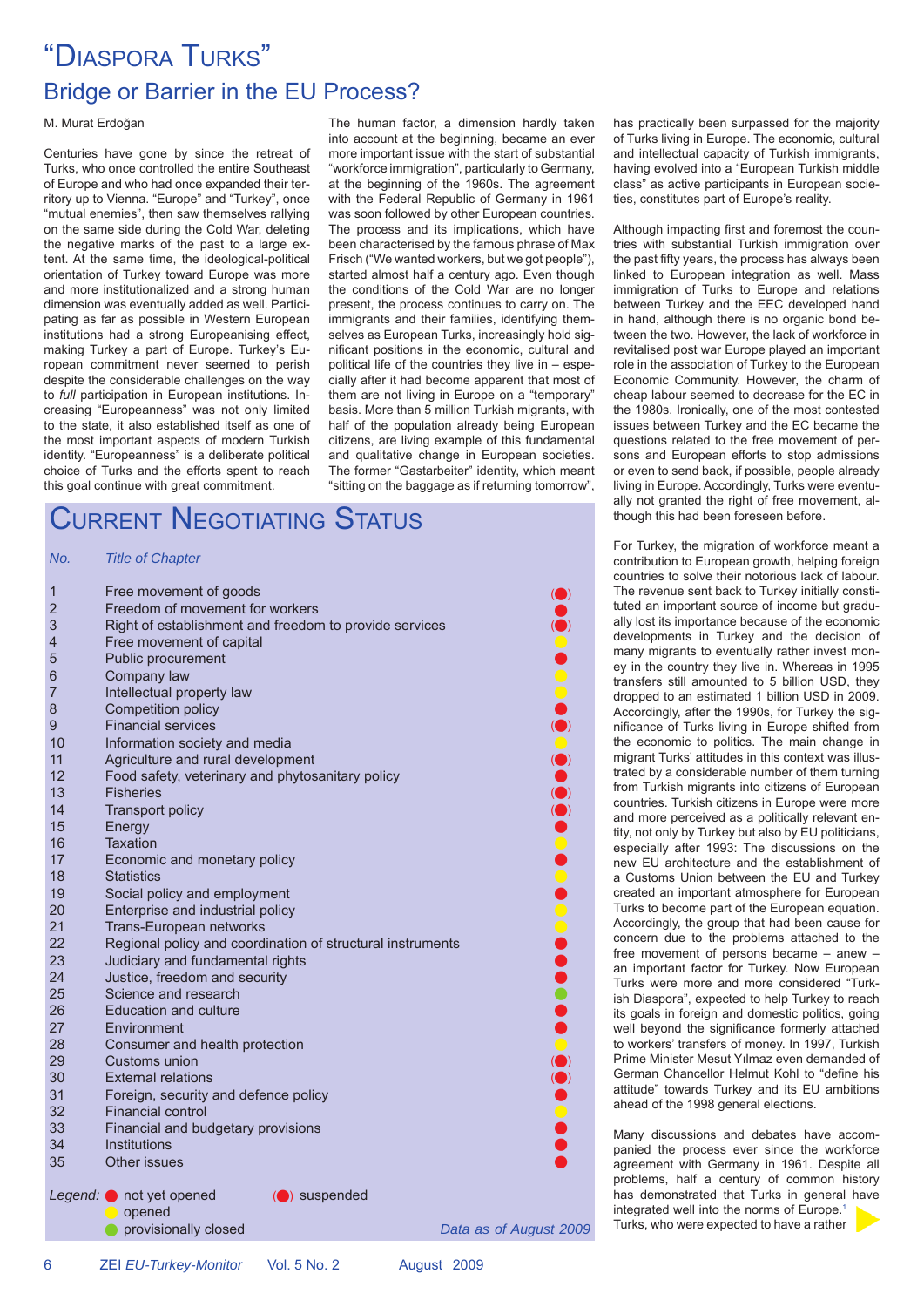hard time fitting into European culture and lifestyle, never became a source of massive disruption in the countries where – initially – they were outsiders. On the contrary, they were the kind of group who contributed to the development of these countries by their labour and taxes, respecting the laws and integrating into the societies they live in. On the occasion of an international symposium, commemorating and discussing "Turks Abroad: Immigration and Integration in 50 Years" in Ankara in May 2009, Minister of State Faruk Çelik, in charge of migrant Turks, opposed the popular view that "Turks will create imbalance due to their cultural differences." To the contrary, he stressed that "the existence of our citizens on European land and their contributions to Europe are the most meaningful response to those opposing the membership of Turkey in the EU". An environment of symbiosis creates new dynamics, but the positive potential of this situation outweighs the negative ones and could be seen as an asset for Turkey on its way to the EU. At the same event, Egemen Bağış, Minister of State for EU Affairs and Chief Negotiator, clearly highlighted the important role of the Turkish "Diaspora" in this context: "We are, thanks to you, already in the EU and I see each one of you as our ambassador in our EU efforts". These words clearly illustrate Turkey's new policy towards "its European citizens". According to recent declarations by Turkish politicians "integration that does not turn into assimilation" shall generate a win-win-situation for both, Europe and Turkey – only if Turkish migrants are taken seriously and are having economic, cultural and political relevance, they can play this role. Turkish migrants causing problems in the countries they live in, however, also create problems for Turkey – or, at least, are far from adding value. Therefore it could be argued that Turkey has no choice but to be truly sincere about integration, because only then all parties can benefit. The question however remains, in how far the EU is equally sincere about it. If one considers the persistent obstacles to free movement, which is still one of the central issues in EU-Turkey relations, it appears that Turkish migrants as well as Turkish citizens suffer: Visa-free travel is still an illusion and it seems unlikely that the decisions of the Court of Justice in individual cases, which are only putting the finger on Europe's negative attitude on free movement, will lead to a general improvement; one could therefore conclude that Turkish people are effectively being prevented from exercising some of the rights European legislation gives them. $2$  On the other hand, the European concern of potential mass immigration of Turks to Europe must also be addressed and taken into account in order to formulate a win-win-solution to this central obstacle to true integration $3$ 

Within the EU, the obstacles to free movement are complemented by limitations on political rights. The European demand to renounce Turkish citizenship for a working, tax-paying, lawabiding Turkish migrant, who has lived 30 or even 40 years in Europe, reduces the eagerness to really become an EU citizen. It also raises emotional reactions for Turks to be subjected to different regulations in the process of admission to citizenship. The EU will have made a major contribution to integration by changing its attitude in this regard by, for example, giving migrants who have lived in Europe for a certain time the right to vote regardless of citizenship. Already today, the importance of Turkish migrants, accounting for an approximate 2.5 million qualified voters, has come to an unprecedented degree. Political parties will increasingly be affected by this growing potential. The conservative notion that the emotional bond between Turkish migrants and Turkey is an obstacle for integration and therefore a reason for marginalising them from national political life requires re-examination. Turkey can be a part of the solution just as it can also be a part of the problem: As long as Turkish EU membership is used – or rather misused – for cheap propaganda, the topic as an election issue emotionally disturbs Turkish migrants. Arguments for an anti-enlargement course along the lines of "cultural-religious" differences, used for justifying why the "homeland" of many migrants (i.e. Turkey) should not be admitted, create the ground for dangerous reasoning: Turkish migrants, in the eyes of many Europeans displaying the characteristics of the country that shall not be admitted, are concerned whether those saying "An EU without Turkey" may someday say "An EU without Turks". Accordingly, they perceive the "no to Turkey in the EU" campaign as a campaign against them, especially in the post 9/11 environment with its growing Islamophobia and discriminatory policy approaches.<sup>4</sup> This is not to argue that Turkish migrants shall be manipulated in the favour of Turkish policy goals since this would mean intervention in the internal affairs of the countries concerned. However, it should be acknowledged and taken into consideration that the integration (or non-integration) of Turkish migrants into different EU societies is partly but strongly linked with the question of Turkey joining the EU or not. To ignore this fact would mean to be ignorant to central links and connexions in this complex puzzle.

From the presented point of view, it seems that Turkey is more successful than some EU member states if it comes to integration. Turkey is already playing a major "European" role in terms of culture (Eurovision, European Capital of Culture), economy (Customs Union, commerce with the EU), politics (Council of Europe), and security (NATO, OSCE, European Security and Defence Policy). The only – central – European arena whose decision making mechanisms Turkey does not participate in is the EU. It is an undeniable fact that Turks are an important component of European life. Through immigration, European countries have already tested whether it is possible to live with Turks. At this point, it can already be concluded that Turkish migrants constitute an undeniable "social-political capital" to Europe that should not and must not be wasted by building up barriers instead of establishing a climate of mutual understanding, respect and cooperation. Only by really accepting and understanding Turkish migrants as "capital", the countries they live in can fully benefit from the potential of its migrant population. Turkish migrants are a "soft power" that cannot only contribute to the admission of Turkey to the EU but also to the general interests of European countries – particularly in times of crisis as they are experienced today in the financial and economic sphere.

1) Cf. also Eleni Mavrogeorgis: A Clash of Perceptions, Not of Civilizations.: Revealing Muslim & Non-Muslim Perceptions of National Loyalty and Integrated Living (Rutgers DGA Policy Brief, 1), Newark 2009.

2) R. Gutman during the mentioned symposium. 3) Former MEP V. Öger at the same event.

mentioned symposium.

4) U. Erdener, Rector of Hacettepe University, at the

*Dr. M. Murat* Erdoğan*, Hacettepe University, Ankara, Dept. of Political Science and Public Administration. He is Vice Director of the Hacettepe University European Union Research Center (HUAB) and of the Strategical Research Centre (HÜSAM).*

The task of the European Commission in ongoing accession negotiations consists not only in the technical conduct of negotiations, but to an increasing degree in the mediation between different expectations and demands attached to enlargement policy. This mediation is an important factor in adequately responding to European as well as to partner's interests. During his visit to the Center for European Integration Studies (ZEI) on 24 June 2009, Commissioner Olli Rehn particularly acknowledged the moderating function of ZEI's EU-Turkey-Monitor, accompanying accession negotiations between the EU and Turkey ever since their launch in late 2005. The reinforcement of mutual understanding and recognition in this as well as in other policy fields with particular external implications plays a major role in any successful European policy.



 *Dr. Olli Rehn, EU Commissioner for Enlargement, meets with ZEI Director Prof. Dr. Ludger Kühnhardt and Dr. Andreas Marchetti, Editor of the ZEI EU-Turkey-Monitor.*